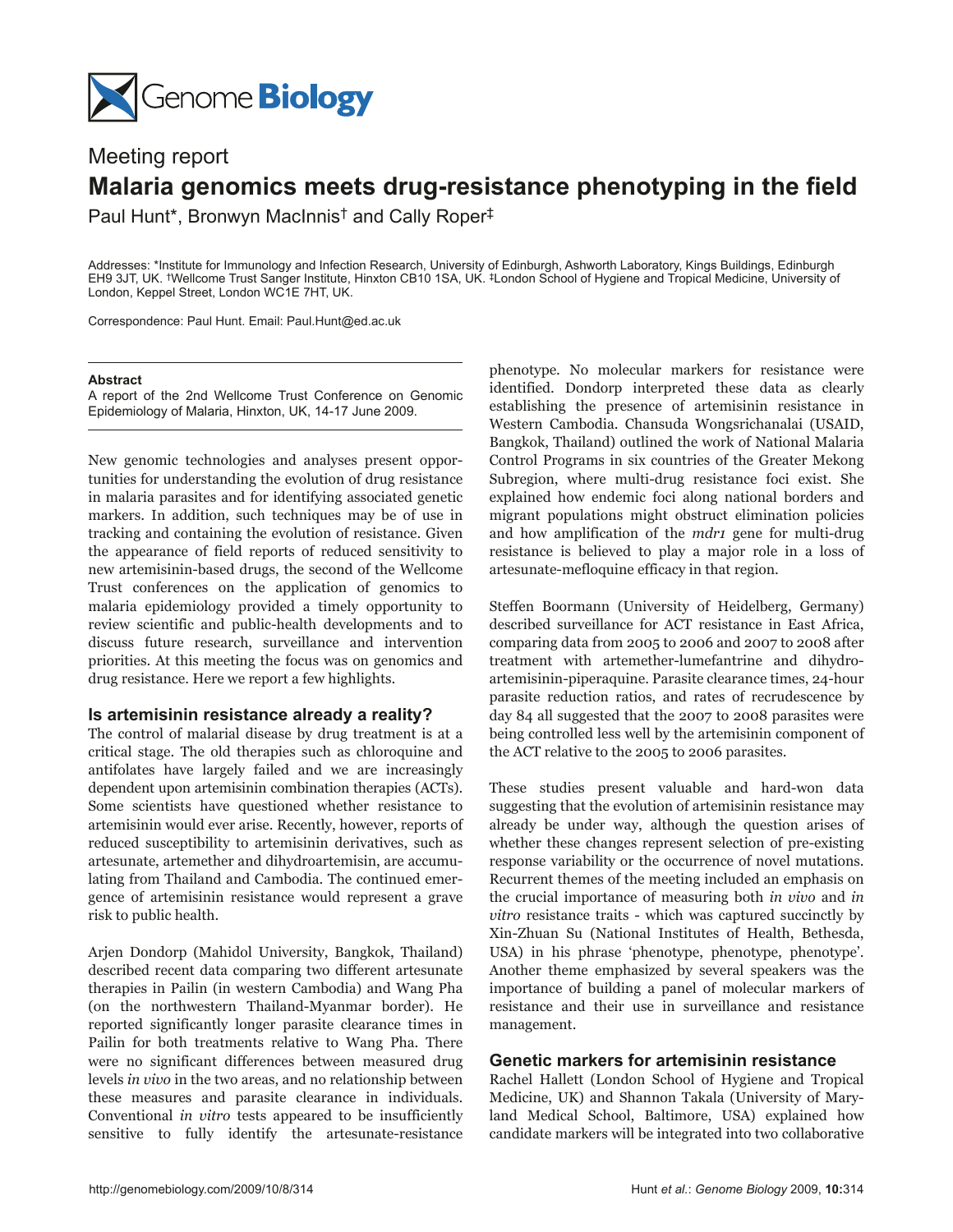projects for surveying artemisinin resistance in the field. Hallett described the structure of the MALACTRES consortium, a European Union-funded initiative that aims to investigate resistance to artemisinin combination therapy in Nigeria, Burkina Faso and Tanzania. One aim is to sequence candidate genetic markers such as *mdr1*, *atp6* and *ubp1* in *Plasmodium falciparum* parasites not cleared by ACTs, and to evaluate how they contribute to gametocyte carriage and mosquito infectivity in the presence of the drug.

The ARC3 project is a Gates Foundation-funded study of potential artesunate resistance in western Cambodia, northwestern Thailand and Bangladesh. Takala explained how it will track possible pathways of migration of resistant parasites from Cambodia. The molecular-marker/genomic module of ARC3 will use candidate-gene and genome-wide approaches, exploiting whole-genome resequencing and microarray analysis of single nucleotide polymorphisms (SNPs), to conduct population genetic studies on *P. falciparum* parasites in order to detect signatures of drug selection, migration patterns and genome-wide associations.

New approaches for identifying molecular markers of drug resistance were described by a number of speakers. Su described a comprehensive experimental system for analyzing responses of parasites to new drugs and for identifying the genetic determinants of variation. High-throughput genotyping arrays use a novel molecular inversion probe technology that allows the identification of genetic elements contributing to differential responses to chemicals or drugs in a wide variety of parasite strains. This system can be used to perform rapid analysis of quantitative trait loci on the progeny of genetic crosses or parasite isolates collected from the field.

One of us (PH) described how specific mutations underlying chloroquine resistance and artemisinin resistance were identified in a congenic lineage of multi-drug resistant mutants of the rodent malaria *Plasmodium chabaudi*. Loci associated with drug resistance were mapped using genome-wide scans of genetic crosses. Within these loci, mutations in an amino acid transporter (*aat1*) and a deubiquitinating enzyme (*ubp1*) were identified by Solexa genome resequencing of mutant and wild-type parasites. Importantly, this approach is rapid. It could, therefore, be used for proactive nomination of candidate resistance genes before resistance to future drugs arises in *Plasmodium* species that cause disease in humans.

## **Genomic studies of drug resistance**

Central to the meeting was the impressive progress made in the application of single molecule deep sequencing and high-density genotyping arrays for the investigation of field samples, and their relevance to the discovery and control of drug resistance. Sarah Auburn and Dominic

Kwiatkowski (Sanger Institute, Hinxton, UK) described how whole-genome resequencing of clinical parasite isolates is being used to identify patterns of genome variation in natural *Plasmodium* populations. They also detailed how challenges associated with sequencing high-quality samples directly from the field and resolving mixed infections are being tackled to improve the application of this technology to parasites collected directly from infected people.

Philip Awadalla (University of Montreal, Quebec, Canada) and Sarah Volkman (Harvard School of Public Health, Boston, USA) extended the theme of using genome-wide variation data to understand global patterns of *P. falciparum*  parasite diversity. Awadalla has found that high-coverage parasite sequence data suggest a greater extent of diversity than previously anticipated, and described how rare variants could provide insights into malaria evolutionary history, especially for the most recent processes. For instance, regarding the core haplotype around the chloroquine-resistance marker gene *crt*, one can ask whether the rare alleles underlying this variation are the remnant of previous balancing selection or whether they represent the appearance of new resistance variants?

Volkman demonstrated the versatility of high-density, genome-wide genotyping arrays in determining the geographic population structure of the *P. faciparum* parasite, relationships between linkage disequilibrium and transmission intensity, and the detection of selective sweeps. She described preliminary results from genomewide association studies combining genotyping data with robust drug-resistance phenotypes using cultured parasites. This approach detected known loci of resistance to chloroquine and pyrimethamine (*crt* and *dhfr*, respectively) and two putative genes underlying resistance to chloroquine or halofantrine.

New web tools facilitating display and analysis of deep sequencing and genotyping data were introduced. Magnus Manske and Susana Campino (Sanger Institute, Hinxton, UK) presented LookSeq: a web-based application for visualizing and comparing sequence read alignments. LookSeq [http://www.sanger.ac.uk/Software/analysis/lookseq] features an intuitive browsing environment with easy detection of SNPs, indels and other structural variants between samples. Olivo Miotto (Mahidol University, Bangkok, Thailand) introduced MapSeq, a tool to integrate genotype data browsing with geographical distributions, statistical and comparative analysis and exploration of associations.

The genomic studies challenge us to ask how these data and insights regarding genome-wide selection, population and evolutionary genetics can serve the public-health agenda. Since 2002, it has been understood that chloroquine resistance (conferred by *crt* mutations) arose and